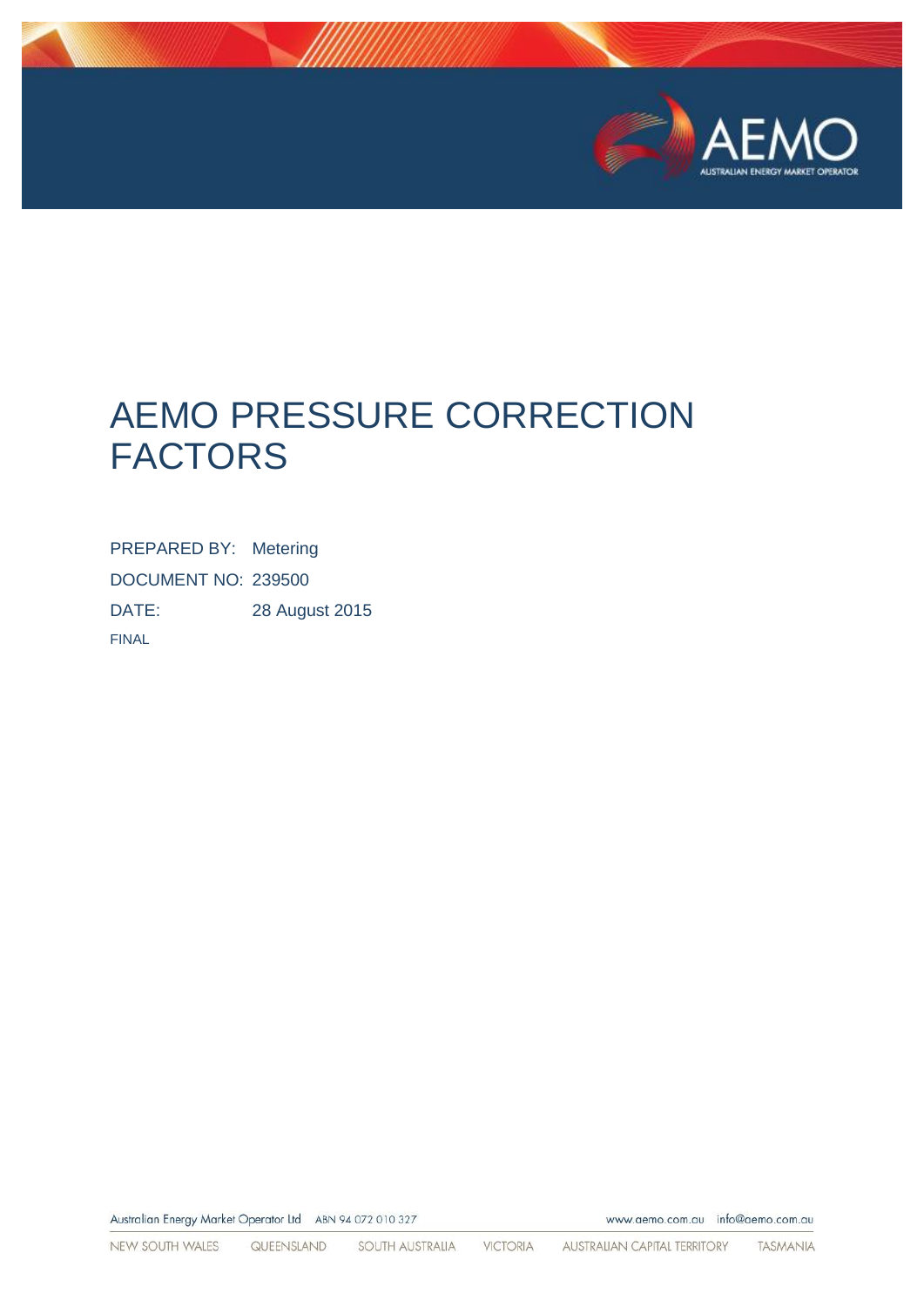## AEMO Pressure Correction Factors

## **August 2015**

**The table below shows the current pressure correction factors in use in the Victorian Gas Market.**

| <b>NOMINAL PRESSURE AT METER</b><br>(IN KPA GAUGE) | <b>CORRECTION FACTOR</b> |
|----------------------------------------------------|--------------------------|
| 1.1                                                | 1.0109                   |
| 1.25                                               | 1.0123                   |
| 1.5                                                | 1.0148                   |
| 2.5                                                | 1.0247                   |
| 2.60                                               | 1.0257                   |
| 2.75                                               | 1.0272                   |
| $\overline{4}$                                     | 1.0396                   |
| 5                                                  | 1.0495                   |
| $\overline{7}$                                     | 1.0692                   |
| 7.5                                                | 1.0742                   |
| 10                                                 | 1.0989                   |

AEMO PRESSURE CORRECTION FACTORS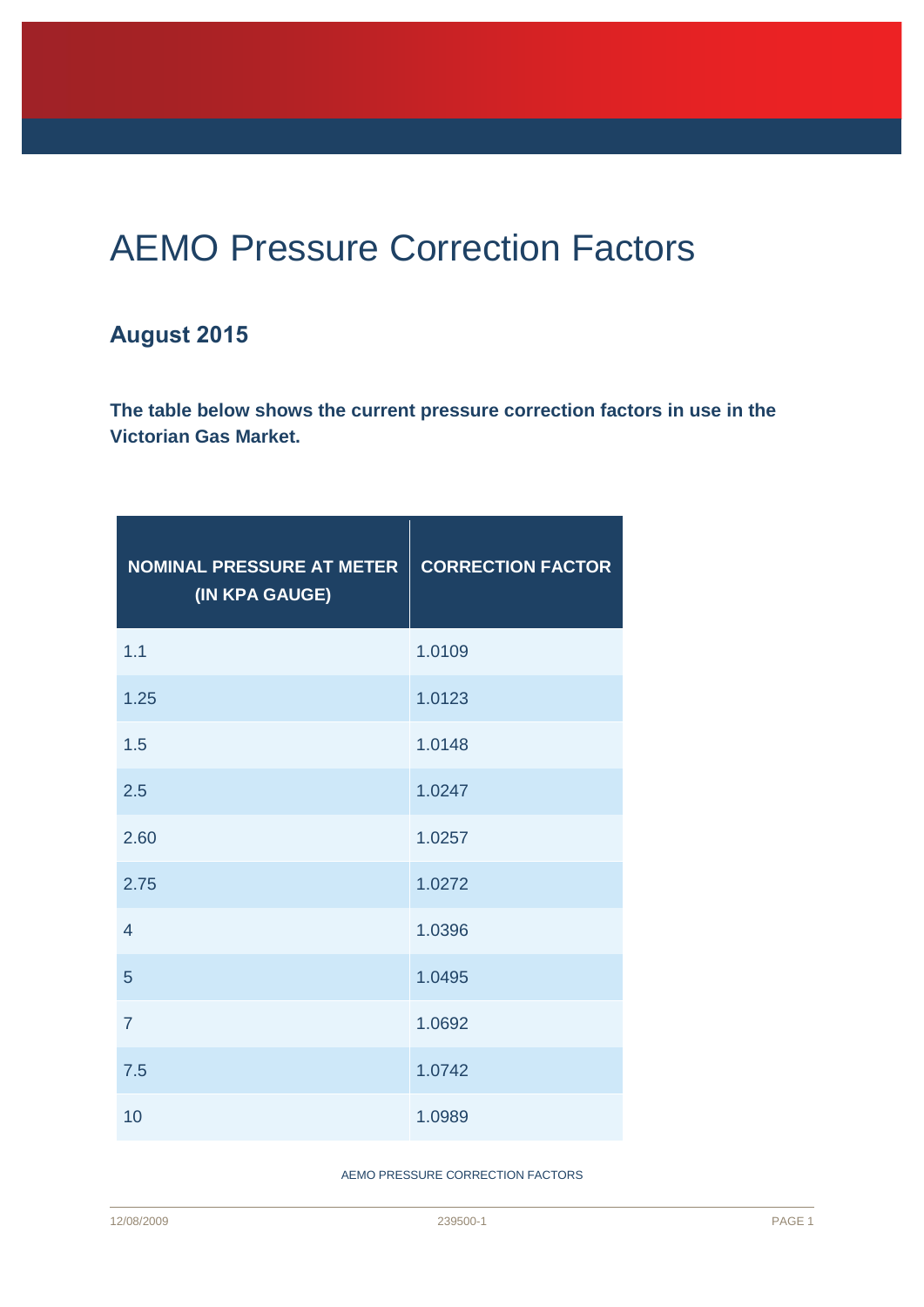| <b>NOMINAL PRESSURE AT METER</b><br>(IN KPA GAUGE) | <b>CORRECTION FACTOR</b> |
|----------------------------------------------------|--------------------------|
| 12                                                 | 1.1188                   |
| 15                                                 | 1.1484                   |
| 18                                                 | 1.1781                   |
| 20                                                 | 1.1979                   |
| 30                                                 | 1.2970                   |
| 40                                                 | 1.3960                   |
| 60                                                 | 1.5942                   |
| 70                                                 | 1.6934                   |
| 80                                                 | 1.7927                   |
| 100                                                | 1.9913                   |
| 110                                                | 2.0907                   |
| 120                                                | 2.1901                   |
| 140                                                | 2.3891                   |
| 170                                                | 2.6879                   |
| 190                                                | 2.8873                   |
| 200                                                | 2.9872                   |
| 210                                                | 3.0870                   |
| 250                                                | 3.4866                   |

AEMO PRESSURE CORRECTION FACTORS